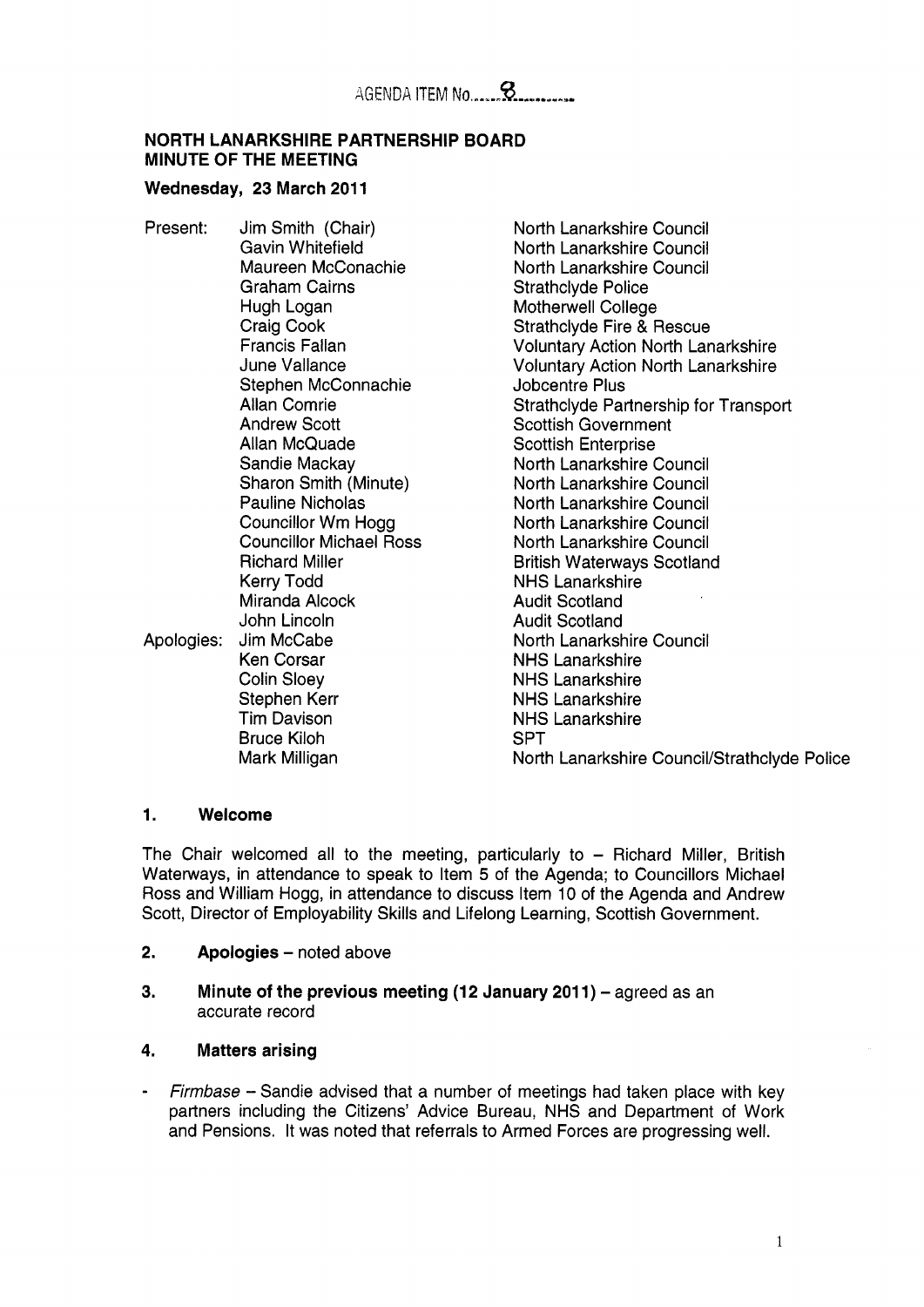- *Ravenscraig* / *SPT discussions* : Allan Comrie, SPT, advised the Board that an initial meeting had taken place involving the Council, Motherwell College and SPT regarding bus services to the College. It is recognised that a limited bus service for the college exists but the road layout adiacent to the College is not ideal due to its configuration. The current bus service requires a more frequent service and discussions between the College and SPT will continue in an effort to resolve this issue.

June Valance, Voluntary Action North Lanarkshire, offered to extend her community transport service to include a bus service to the College - SPT would support this.

### 5. **Presentation** - Monkland Canal Framework

Richard Miller, British Waterways Scotland, delivered a presentation entitled "The Monkland Canal Framework".

The Monkland Canal was built in the late 1700s and was the most successful of all Scottish canals and was of major importance to the development of Coatbridge, Calderbank and east Glasgow. Its decline was also the most rapid of the Scottish canals and by the 1920s trade on the canal was minimal and by 1952, it was closed and piped. A major section of the canal lies underneath the M8 motorway. However three stretches remain - a small spur within Summerlee Heritage Park, a 2km stretch from Sikeside to Calderbank and a 2.3km stretch from Blairbridge to Bargeddie.

With concerns for the condition and future of these stretches, the Monkland Development group was formed. This is a partnership between NLC/BWS/TWTS/Central Scotland Forestry Trust/ Calderbank Conservation Society and has been developing a strategy and action plan called the Monkland Canal Framework since late 2008. Since the creation of the framework in 2009, the group has been promoting a series of projects and events along the line of the Monkland Canal to improve the amenity and understanding of this important historic corridor. The projects currently in construction are:

- **Blairbridge**
- Drumpellier Circular Walk
- Summerlee branch
- Sikeside to Calderbank

In addition to these projects, many other projects are planned and Richard asked for the support of the NLP.

The Chair thanked Richard for this informative and detailed presentation.

#### **6. North Lanarkshire Community Plan/Single Outcome Agreement 201 1- 201 4**

The existing Community Plan and Single Outcome Agreement cover the period to 31 March 2011. Both documents have now been updated with new indicators developed. This will cover the period 201 1-2014. It should be noted that although the Scottish Government budget allocations are confirmed for one year only (2011-2012), the new SOA includes targets for the next three years - these targets are confirmed for one year only with indicative targets for years two and three.

(The reference to "North Lanarkshire Voluntary Sector" within the SOA will be amended to read "Voluntary Action North Lanarkshire")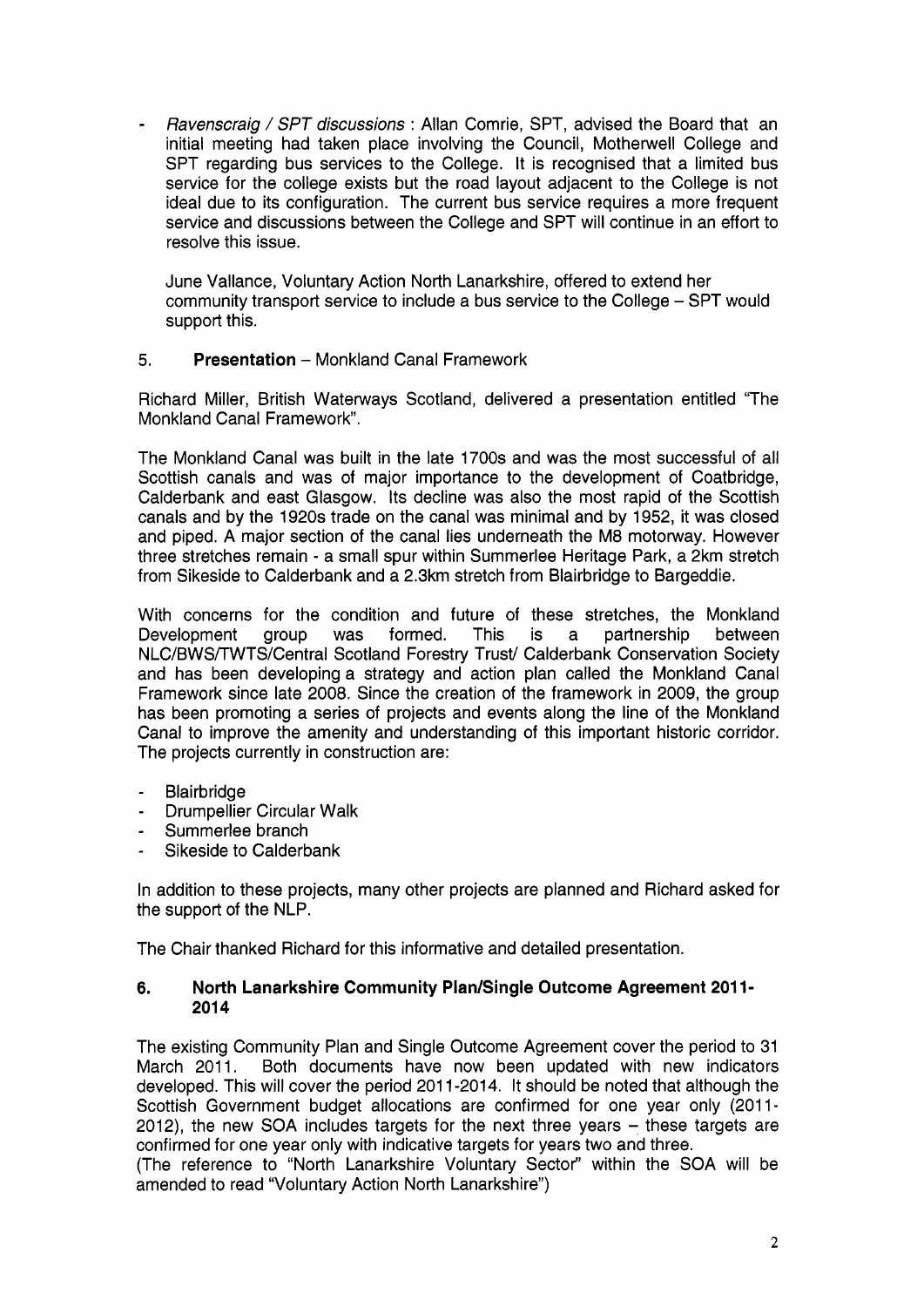Andrew Scott, Scottish Government, advised that the NLP Board will be kept updated on any changes to the SOA following the Scottish elections in May.

*The Board noted the content of the report and approved both the Community Plan and the Single Outcome Agreement for 20 1 1-20 14.* 

### **Action: Regeneration Services**

#### *7.* **Consultation on reduction of Local Area Partnerships (LAPs)**

At the Council's Special Policy & Resources Committee in December 2010, it was agreed that the current six Local Area Partnerships would be reduced to three. At a further Policy & Resources Committee in February, two options on reducing the LAPs were considered. These options are currently the subject of a consultation process with partners and groups including Community Forums, Local Area Teams, Local Area Partnerships, the NLP Board and the Community Forum Network. The Board report details the timetable and methods of consultation. The timescale for submission of written comments is 6 May 2011, after which the results of the consultation process will be considered at the Policy & Resources Committee (16 June). The NLP Board will be updated on the results of the consultation process at a later date.

*The Board noted the content of the report; approved the timetable and consultation process and, agreed to provide written comments by 6 May 201 1.* 

#### Action: **AII**

#### **8. Financial Outlook update**

A verbal update on this standing item was provided to the Board by Gavin Whitefield. The 2011-2012 and 2012-2013 savings package has been agreed and it was reiterated to partners the importance of managing reductions while continuing to retain a firm focus on partnership working and the spirit of co-operation

#### **9. Economic Activity**

*Youth unemployment levels* - have increased significantly both in the 16-19 and 18-24 years age groups particularly among those claiming for 6 months or more.

*Job Seeker Allowance (JSA)* - increase in claimants for the third successive month (to 11,945 claimants)

*North Lanarkshire's Working - this initiative has supported 1,190 individuals into* employment. It was recognised that despite this, the recent trend in JSA has given rise to a number of concerns particularly around youth unemployment and long term claimants.

*The Board noted the content of the report* 

#### **10. Local Community Planning update**

As part of this standing Agenda item, each Convener of the six Local Area Partnerships (LAPs) has been invited to attend the NLP Board to provide an update on events and/or issues within their locality.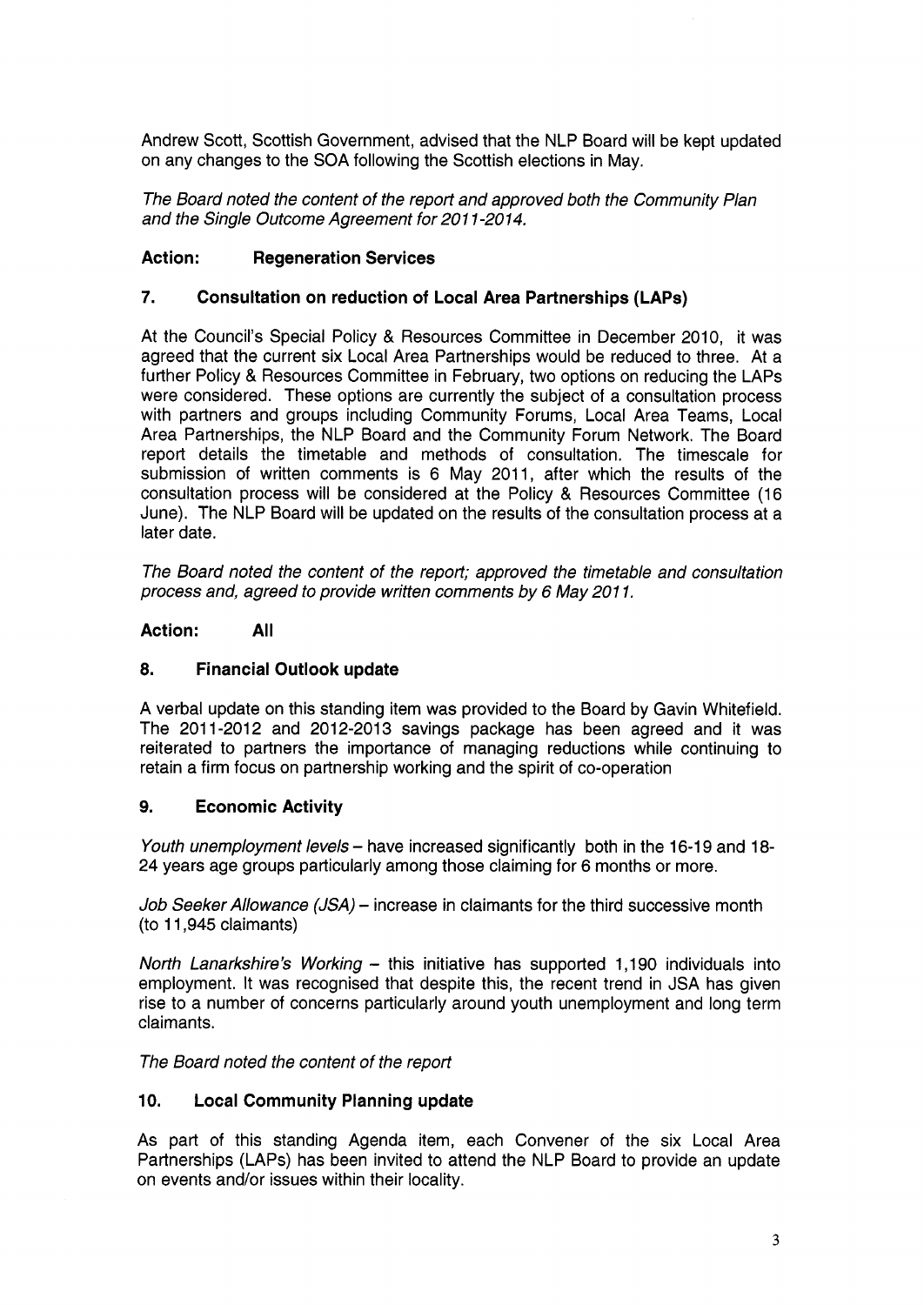Councillors Michael Ross and William Hogg were in attendance today. Councillors Ross and Hogg are the Conveners for the Motherwell and North LAPS, respectively.

The meeting provided an opportunity for Councillors Ross and Hogg to highlight local issues in their respective areas (e.g. Councillor Hogg touched on the Auchengeich statue, the "Cumbernauld clock" and signage in the area. Councillor Ross complimented the Forgewood Community Wellbeing Champions Project). Both Councillors agreed that their Local Area Partnership has a good relationship with their respective Community Forums.

*The Board noted the content of the report.* 

#### **11. Third Sector update**

The 2011 voluntary sector conference took place on 10 March which, once again, proved successful with 139 delegates across *75* organisations attending. Guest speakers came from Volunteer Development Scotland and Voluntary Action North Lanarkshire

Verbal feedback on the day proved positive. The outcome of the evaluation forms which were completed at the close of the conference will be published in due course, along with a full conference report.

#### **12. Ravenscraig update**

*Phase 2* : *TIF Business Case* - Gavin circulated a response from the Scottish Government confirming receipt of the finalised business case for the Ravenscraig Phase 2 Tax Incremental Funding (TIF) project. Subject to several conditions highlighted in the response from the Scottish Government, provisional approval has been made for the TIF project to proceed. North Lanarkshire Council will continue working with the Scottish Futures Trust and the Scottish Government to progress the next stage of the business case.

*Area Planning Briefs* - this is progressing and should be completed by the end of this year.

#### **13. Partnership HUB** / **VANL Chair**

The Partnership Hub was established in 2007, the purpose of which was to "drive forward bids for funding for North Lanarkshire; provide a source of information exchange and strategic dialogue and; deliver joint working in capacity building, training and access to information". The aim of the Hub is to attract funding from areas such as the Big Lottery and European funding streams.

To date, the Partnership Hub has been chaired by North Lanarkshire Council. It has been proposed that the role of the Chair transfers from the Council to the Chief Executive of Voluntary Action North Lanarkshire (VANL). This would reflect the new role which VANL has with partners and the voluntary sector and also that the next three year period of funding will be lottery and trust funds which require a voluntary sector lead.

*The Board agreed that the Chair of the NLP Partnership Hub would transfer from the Council to the Chief Executive of VANL*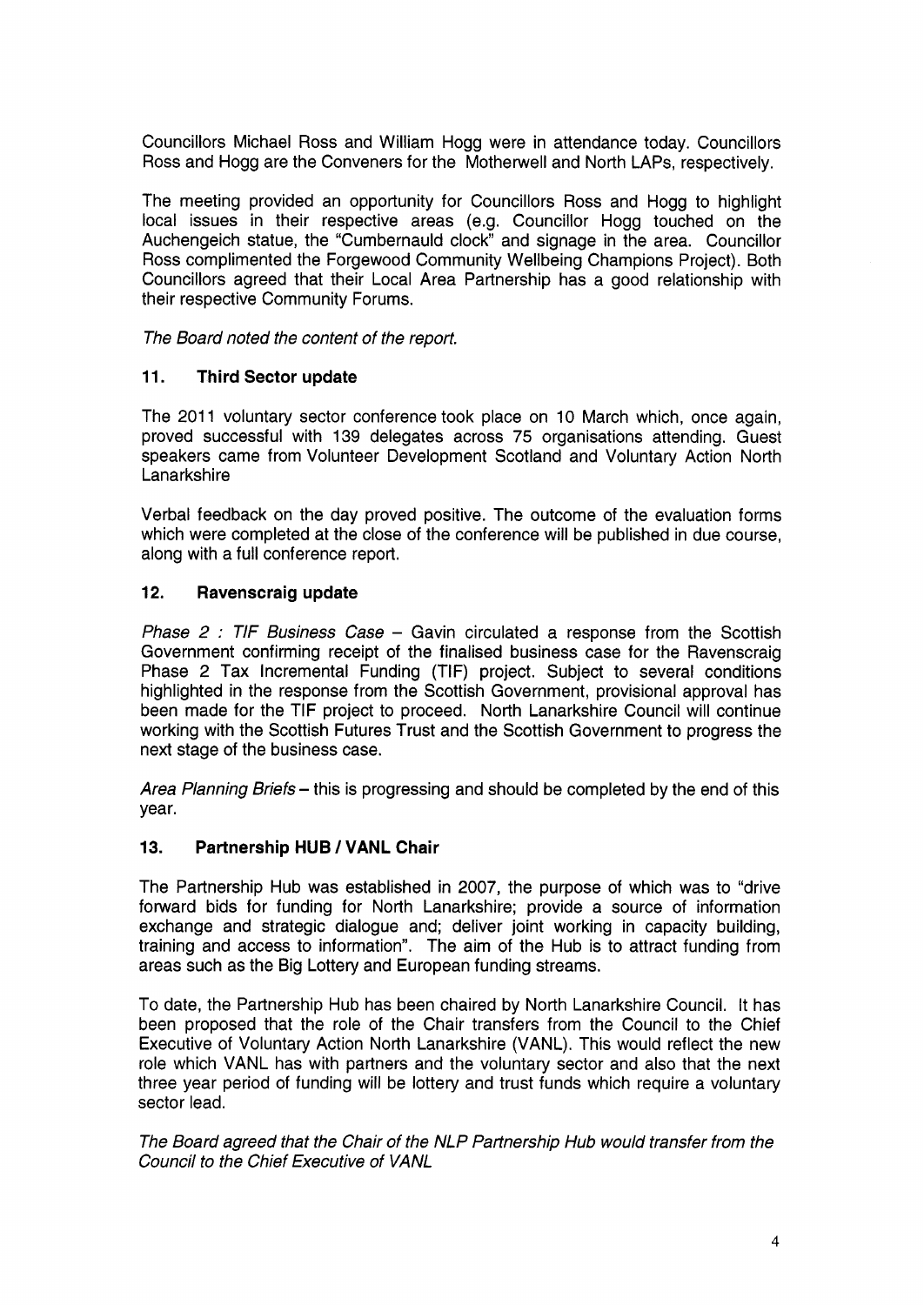# **14. Gateway Protection Programme**

The Board was reminded of the Gateway Protection Programme which was launched in 2006, at which time North Lanarkshire Council became the first authority in Scotland to embark on the Congolese refugee resettlement programme. The Programme ceased in 2009 and since then, the Board has considered on two separate occasions, its involvement in future Programmes. Due to the current financial situation, it has been agreed that the Gateway Protection Programme will be removed from the NLP Board Agenda.

Sandie advised that a report would be brought to the next Board highlighting how the Congolese families have settled in the area and where they have settled. Hugh Logan suggested that an academic study/assessment could be made to consider the impact of the Gateway Protection Programme.

*The Board agreed to the removal of the Gateway Protection Programme from its Agenda until the economic and financial situation improves, and agreed to an update report at the next meeting.* 

# **15. Consultation on the future of Policing in Scotland**

North Lanarkshire Partnership, as a Community Planning Partnership organisation, has been invited to respond to the recently published draft consultation document on the future of policing in Scotland. Partners' responses/comments should be Partners' responses/comments should be forwarded to Sharonsmith@northlan.gov.uk ahead of the deadline of 6 May 2011. Responses should include thoughts on the potential introduction of a single Scottish police force.

## **16. Consultation on the future of Fire and Rescue Services**

As with the previous item, Partners should forward comments on this consultation document to Sharonsmith@northan.gov.uk by the deadline of 6 May 2011.

## **17. Skills Development Scotland** - **Service Delivery Agreement 201 1/2012**

The Service Delivery Agreement for 2011/2012 has been compiled following discussions with Skills Development Scotland and partners across education, employability, training, the voluntary sector and services based in North Lanarkshire. Last year's Service Level Agreement has been reviewed and new actions added which include, "improving linkages on redundancy support, avoiding duplication of services between public sector organisations and improving positive outcomes for young people".

The Board noted the content of the Service Level Agreement and approved its implementation.

## **Action: Regeneration Services**

## **18. (a) Budget Statement**

Noted as at Period 12 (4th March 2011) - £22,746 unallocated resources